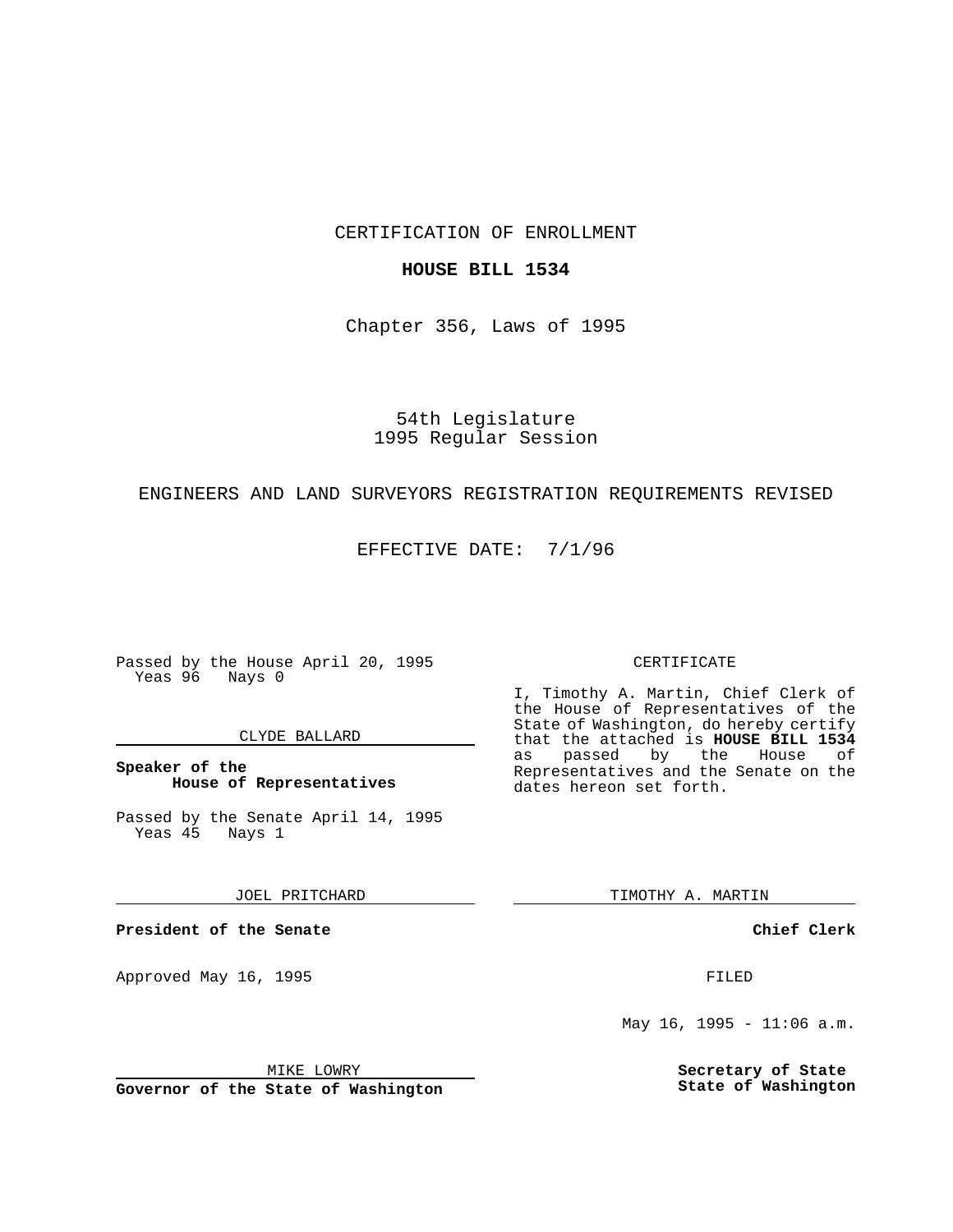# **HOUSE BILL 1534** \_\_\_\_\_\_\_\_\_\_\_\_\_\_\_\_\_\_\_\_\_\_\_\_\_\_\_\_\_\_\_\_\_\_\_\_\_\_\_\_\_\_\_\_\_\_\_

\_\_\_\_\_\_\_\_\_\_\_\_\_\_\_\_\_\_\_\_\_\_\_\_\_\_\_\_\_\_\_\_\_\_\_\_\_\_\_\_\_\_\_\_\_\_\_

# AS AMENDED BY THE SENATE

Passed Legislature - 1995 Regular Session

**State of Washington 54th Legislature 1995 Regular Session By** Representatives Cairnes, Romero, Lisk and Cody

Read first time 01/30/95. Referred to Committee on Commerce & Labor.

 AN ACT Relating to engineers and professional land surveyors; amending RCW 18.43.020, 18.43.040, 18.43.050, and 18.43.070; adding a new section to chapter 18.43 RCW; and providing an effective date.

BE IT ENACTED BY THE LEGISLATURE OF THE STATE OF WASHINGTON:

 **Sec. 1.** RCW 18.43.020 and 1991 c 19 s 1 are each amended to read as follows:

 (1) Engineer: The term "engineer" as used in this chapter shall mean a professional engineer as hereinafter defined.

 (2) Professional engineer: The term "professional engineer" within the meaning and intent of this chapter, shall mean a person who, by reason of his or her special knowledge of the mathematical and physical sciences and the principles and methods of engineering analysis and design, acquired by professional education and practical experience, is qualified to practice engineering as hereinafter defined, as attested by his or her legal registration as a professional engineer.

 (3) Engineer-in-training: The term "engineer-in-training" as used 17 in this chapter ((shall)) means a candidate ((for registration as a professional engineer who is a graduate in an approved engineering 19 curriculum of four years or more from a school or college approved by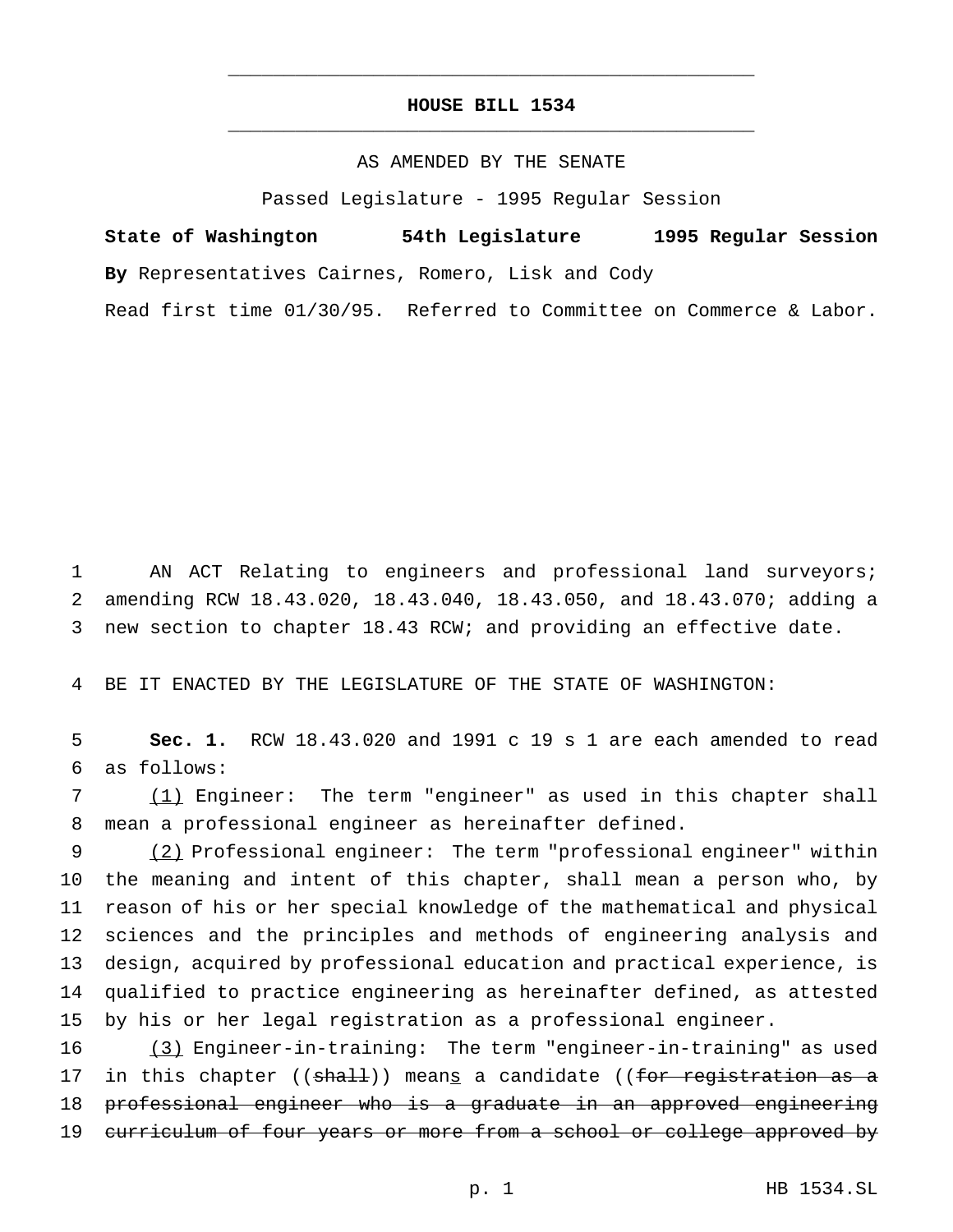the board as of satisfactory standing, or who has had four years or more of experience in engineering work of a character satisfactory to 3 the board; and who, in addition, has)) who has: (a) Satisfied the experience requirements in RCW 18.43.040 for registration; (b) successfully passed the examination in the fundamental engineering subjects ((prior to completion of the requisite years of experience in engineering work as provided in RCW 18.43.060, and who shall have received a certificate stating that he or she has successfully passed 9 this portion of the professional examination)); and (c) is enrolled by 10 the board as an engineer-in-training.

11 (4) Engineering: The term "engineering" as used in this chapter shall mean the "practice of engineering" as hereinafter defined.

 (5) Practice of engineering: The term "practice of engineering" within the meaning and intent of this chapter shall mean any professional service or creative work requiring engineering education, training, and experience and the application of special knowledge of the mathematical, physical, and engineering sciences to such professional services or creative work as consultation, investigation, evaluation, planning, design and supervision of construction for the purpose of assuring compliance with specifications and design, in connection with any public or private utilities, structures, buildings, machines, equipment, processes, works, or projects.

 A person shall be construed to practice or offer to practice engineering, within the meaning and intent of this chapter, who practices any branch of the profession of engineering; or who, by verbal claim, sign, advertisement, letterhead, card, or in any other way represents himself or herself to be a professional engineer, or through the use of some other title implies that he or she is a professional engineer; or who holds himself or herself out as able to perform, or who does perform, any engineering service or work or any other professional service designated by the practitioner or recognized by educational authorities as engineering.

 The practice of engineering shall not include the work ordinarily performed by persons who operate or maintain machinery or equipment.

 (6) Land surveyor: The term "land surveyor" as used in this 36 chapter shall mean a ((person who, through technical knowledge and skill gained by education and/or by experience, is qualified to 38 practice land surveying as hereinafter defined)) professional land 39 surveyor.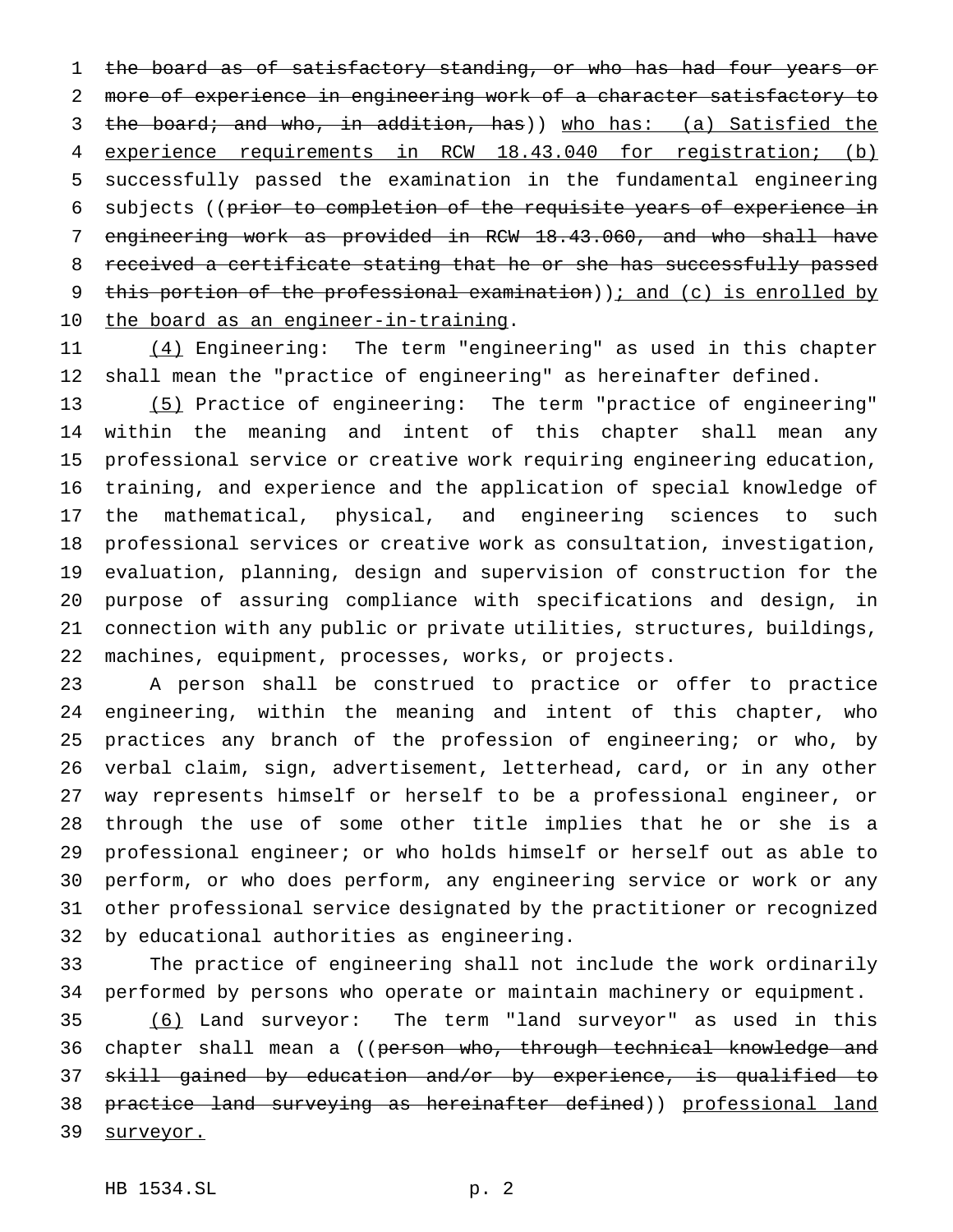(7) Professional land surveyor: The term "professional land surveyor" as used in this chapter means a person who, by reason of his 3 or her special knowledge of the mathematical and physical sciences and principles and practices of land surveying, which is acquired by professional education and practical experience, is qualified to practice land surveying and as attested to by his or her legal 7 registration as a professional land surveyor.

 (8) Land-surveyor-in-training: The term "land-surveyor-in- training" as used in this chapter means a candidate who: (a) Has satisfied the experience requirements in RCW 18.43.040 for registration; (b) successfully passes the examination in the 12 fundamental land surveying subjects; and (c) is enrolled by the board as a land-surveyor-in-training.

 (9) Practice of land surveying: The term "practice of land surveying" within the meaning and intent of this chapter, shall mean assuming responsible charge of the surveying of land for the establishment of corners, lines, boundaries, and monuments, the laying out and subdivision of land, the defining and locating of corners, lines, boundaries and monuments of land after they have been established, the survey of land areas for the purpose of determining the topography thereof, the making of topographical delineations and the preparing of maps and accurate records thereof, when the proper performance of such services requires technical knowledge and skill.

 (10) Board: The term "board" as used in this chapter shall mean the state board of registration for professional engineers and land surveyors, provided for by this chapter.

 **Sec. 2.** RCW 18.43.040 and 1991 c 19 s 2 are each amended to read as follows:

 The following will be considered as minimum evidence satisfactory to the board that the applicant is qualified for registration as a 31 professional engineer, engineer-in-training, ((or)) professional land 32 surveyor, or land-surveyor-in-training, respectively((, to wit)):

 As a professional engineer: A specific record of eight years or more of experience in engineering work of a character satisfactory to the board and indicating that the applicant is competent to practice engineering; and successfully passing a written or oral examination, or both, in engineering as prescribed by the board.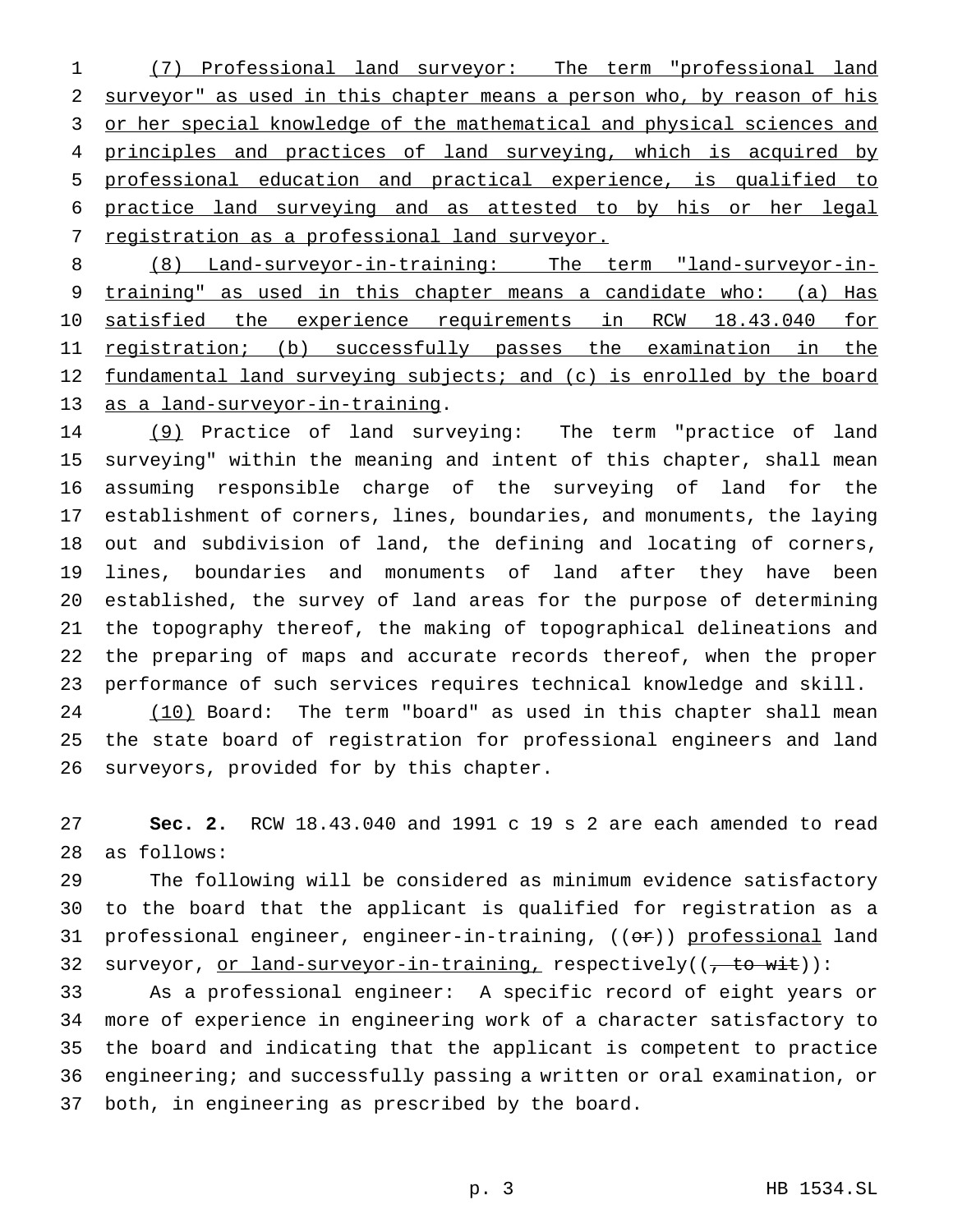Graduation in an approved engineering curriculum of four years or more from a school or college approved by the board as of satisfactory standing shall be considered equivalent to four years of such required experience. The satisfactory completion of each year of such an approved engineering course without graduation shall be considered as equivalent to a year of such required experience. Graduation in a curriculum other than engineering from a school or college approved by the board shall be considered as equivalent to two years of such required experience: PROVIDED, That no applicant shall receive credit for more than four years of experience because of undergraduate educational qualifications. The board may, at its discretion, give credit as experience not in excess of one year, for satisfactory postgraduate study in engineering.

14 As an engineer-in-training: ((The board shall permit)) An 15 applicant for registration as a professional engineer( $\frac{1}{1}$  upon his or 16 her request, to)) shall take the prescribed examination in two stages. The first stage of the examination may be taken upon submission of his or her application for registration as an engineer-in-training and 19 payment of the application fee ((herein)) prescribed( $(\tau)$ ) in RCW 20 18.43.050 at any time after the applicant has completed four years of 21 the required engineering experience<sub>r</sub> as defined ((above)) in this section, or has achieved senior standing in a school or college 23 approved by the board. The first stage of the examination shall test the applicant's knowledge of appropriate fundamentals of engineering subjects, including mathematics and the basic sciences.

 At any time after the completion of the required eight years of 27 engineering experience<sub>r</sub> as defined ((above)) in this section, the 28 applicant may take the second stage of the examination( $(\tau)$ ) upon 29 submission of an application for registration and payment of the 30 application fee ((herein)) prescribed in RCW 18.43.050. This stage of the examination shall test the applicant's ability, upon the basis of his or her greater experience, to apply his or her knowledge and experience in the field of his or her specific training and qualifications.

35 As a professional land surveyor: A specific record of ((six)) 36 eight years or more of experience in land surveying work of a character satisfactory to the board and indicating that the applicant is competent to practice land surveying, and successfully passing a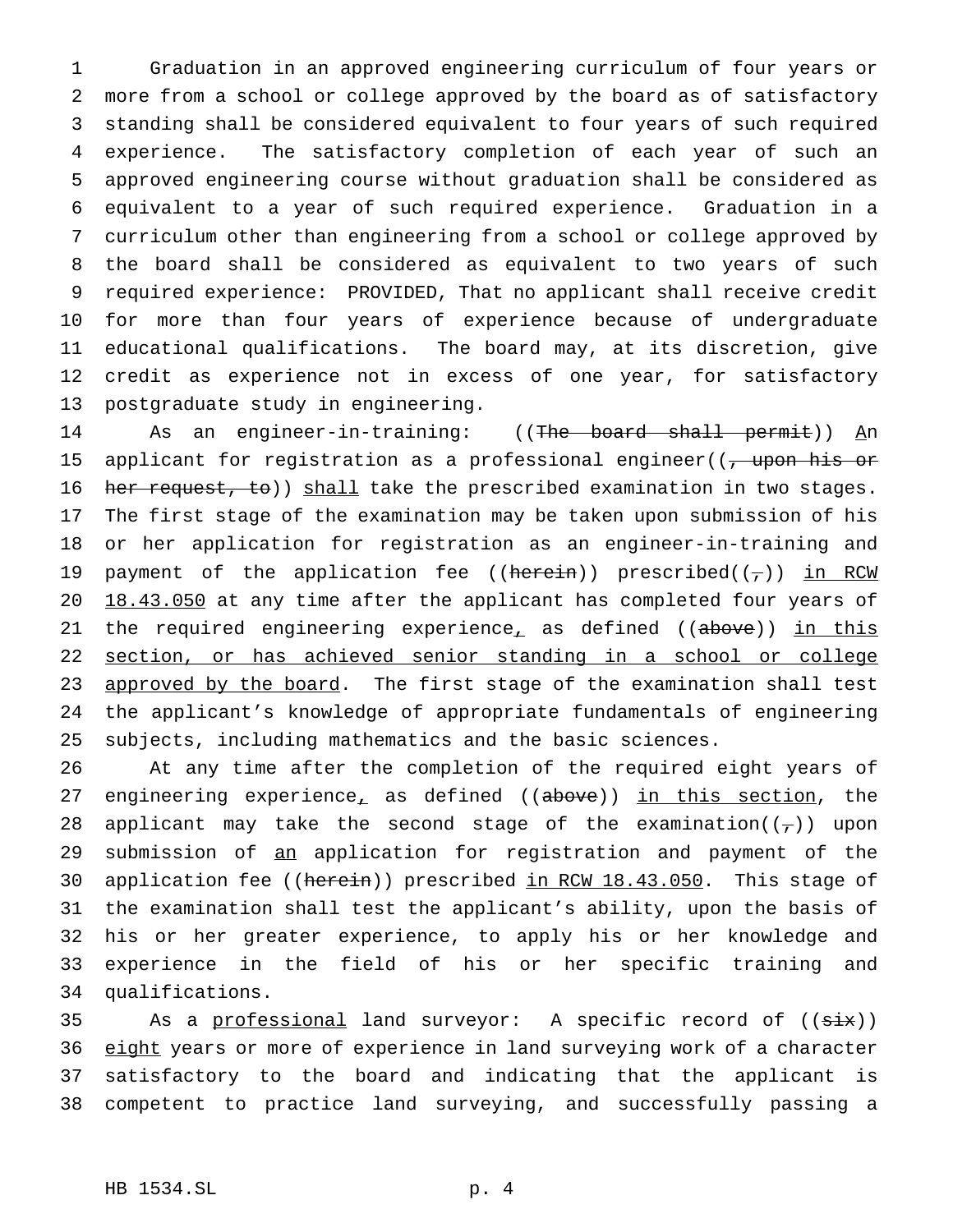1 written or oral examination, or both, in surveying as prescribed by the 2 board.

 Graduation from a school or college approved by the board as of satisfactory standing, including the completion of an approved course 5 in surveying, shall be considered equivalent to four years of ((such)) the required experience. Postgraduate college courses approved by the board shall be considered for up to one additional year of the required experience.

9 As a land-surveyor-in-training: An applicant for registration as 10 a professional land surveyor shall take the prescribed examination in 11 two stages. The first stage of the examination may be taken upon 12 submission of his or her application for registration as a land-13 surveyor-in-training and payment of the application fee prescribed in 14 RCW 18.43.050 at any time after the applicant has completed four years 15 of the required land surveying experience, as defined in this section, 16 or has achieved senior standing in a school or college approved by the 17 board. The first stage of the examination shall test the applicant's 18 knowledge of appropriate fundamentals of land surveying subjects, 19 including mathematics and the basic sciences.

20 At any time after the completion of the required eight years of 21 land surveying experience, as defined in this section, the applicant 22 may take the second stage of the examination upon submission of an 23 application for registration and payment of the application fee 24 prescribed in RCW 18.43.050. This stage of the examination shall test 25 the applicant's ability, upon the basis of greater experience, to apply 26 knowledge and experience in the field of land surveying.

27 The first stage shall be successfully completed before the second 28 stage may be attempted. Applicants who have been approved by the board 29 to take the examination based on the requirement for six years of 30 experience under this section before the effective date of this act are 31 eligible to sit for the examination.

32 No person shall be eligible for registration as a professional 33 engineer, engineer-in-training, ((or)) professional land surveyor, or 34 land-surveyor-in-training, who is not of good character and reputation. 35 ((Engineering)) Teaching, of a character satisfactory to the 36 board( $(\tau)$ ) shall be considered as experience not in excess of two years 37 for ((professional engineering and one year for land surveying)) the 38 appropriate profession.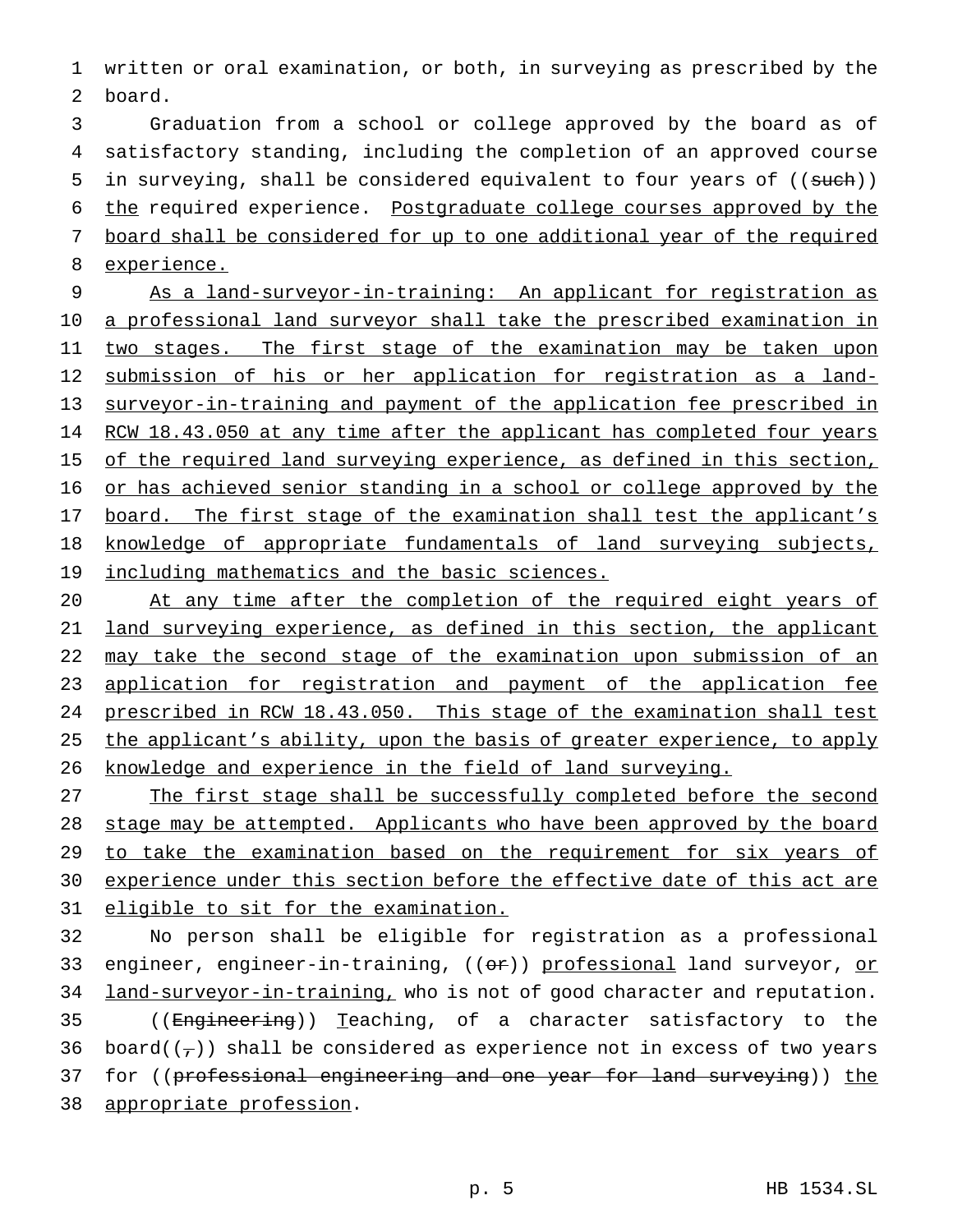The mere execution, as a contractor, of work designed by a professional engineer, or the supervision of the construction of such work as a foreman or superintendent shall not be deemed to be practice of engineering.

 Any person having the necessary qualifications prescribed in this chapter to entitle him or her to registration shall be eligible for such registration although the person may not be practicing his or her profession at the time of making his or her application.

 **Sec. 3.** RCW 18.43.050 and 1991 c 19 s 3 are each amended to read as follows:

 Application for registration shall be on forms prescribed by the board and furnished by the director, shall contain statements made under oath, showing the applicant's education and detail summary of his or her technical work and shall contain not less than five references, of whom three or more shall be engineers having personal knowledge of the applicant's engineering experience.

 The registration fee for professional engineers shall be determined by the director as provided in RCW 43.24.086, which shall accompany the application and shall include the cost of examination and issuance of certificate. The fee for engineer-in-training shall be determined by the director as provided in RCW 43.24.086, which shall accompany the application and shall include the cost of examination and issuance of certificate.

24 The registration fee for professional land surveyors shall be determined by the director as provided in RCW 43.24.086, which shall accompany the application and shall include the cost of examination and 27 issuance of certificate. The fee for land-surveyor-in-training shall be determined by the director as provided in RCW 43.24.086, which shall accompany the application and shall include the cost of examination and issuance of certificate.

 Should the board find an applicant ineligible for registration, the registration fee shall be retained as an application fee.

 **Sec. 4.** RCW 18.43.070 and 1991 c 19 s 5 are each amended to read as follows:

 The director of licensing shall issue a certificate of registration upon payment of a registration fee as provided for in this chapter, to any applicant who, in the opinion of the board, has satisfactorily met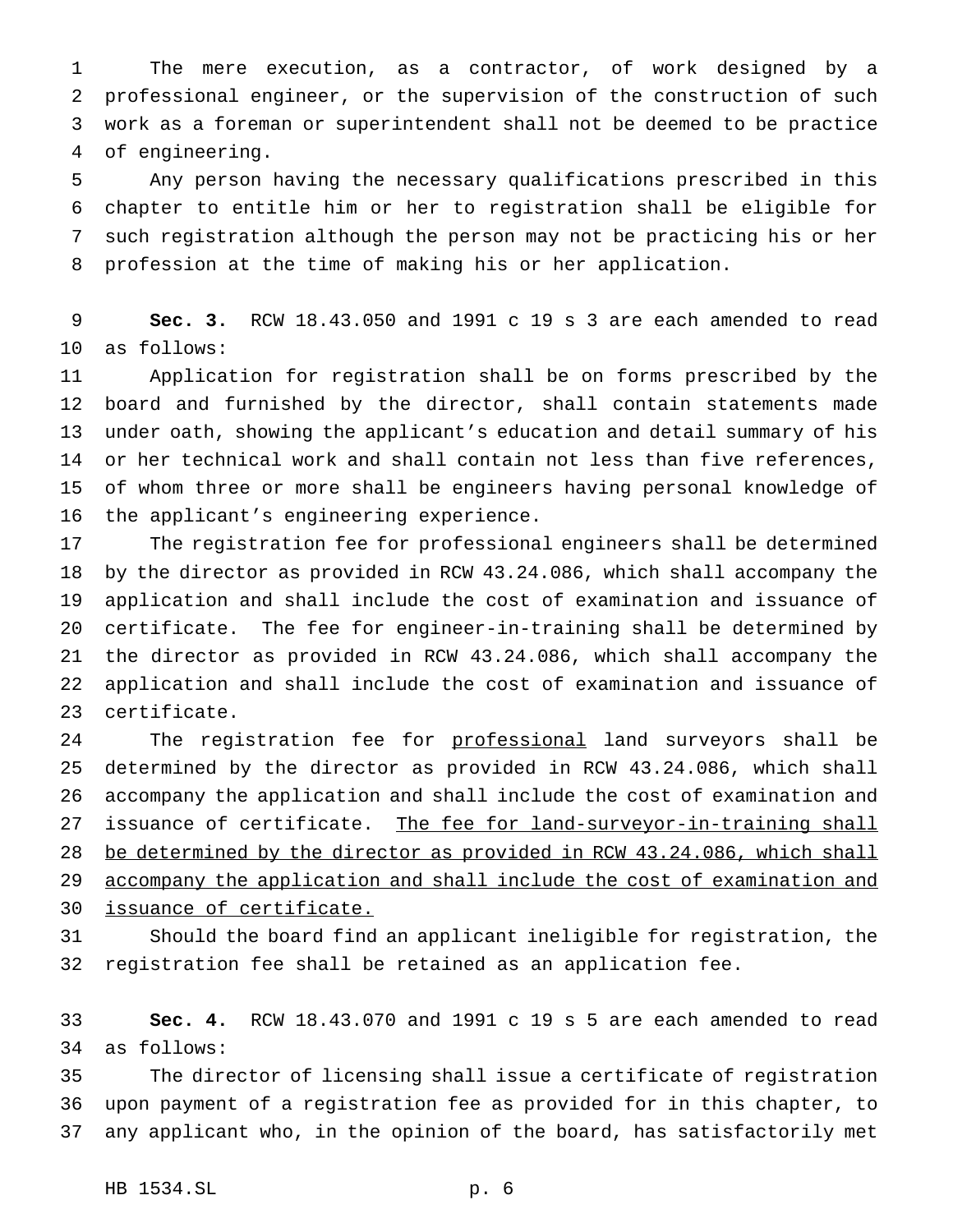all the requirements of this chapter. In case of a registered engineer, the certificate shall authorize the practice of "professional engineering" and specify the branch or branches in which specialized, and in case of a registered land surveyor, the certificate shall authorize the practice of "land surveying".

 In case of engineer-in-training, the certificate shall state that the applicant has successfully passed the examination in fundamental engineering subjects required by the board and has been enrolled as an 9 "engineer-in-training". In case of land-surveyor-in-training, the 10 certificate shall state that the applicant has successfully passed the 11 examination in fundamental surveying subjects required by the board and has been enrolled as a "land-surveyor-in-training." All certificates of registration shall show the full name of the registrant, shall have a serial number, and shall be signed by the chairman and the secretary of the board and by the director of licensing.

 The issuance of a certificate of registration by the director of licensing shall be prima facie evidence that the person named therein is entitled to all the rights and privileges of a registered professional engineer or a registered land surveyor, while the said certificate remains unrevoked and unexpired.

 Each registrant hereunder shall upon registration obtain a seal of the design authorized by the board, bearing the registrant's name and the legend "registered professional engineer" or "registered land surveyor". Plans, specifications, plats and reports prepared by the registrant shall be signed, dated, and stamped with said seal or facsimile thereof. Such signature and stamping shall constitute a certification by the registrant that the same was prepared by or under his or her direct supervision and that to his or her knowledge and belief the same was prepared in accordance with the requirements of the statute. It shall be unlawful for anyone to stamp or seal any document with said seal or facsimile thereof after the certificate of registrant named thereon has expired or been revoked, unless said certificate shall have been renewed or reissued.

 NEW SECTION. **Sec. 5.** A new section is added to chapter 18.43 RCW to read as follows:

 The board may adopt rules under this section authorizing a retired status certificate. An individual certificated under this chapter who has reached the age of sixty-five years and has retired from the active